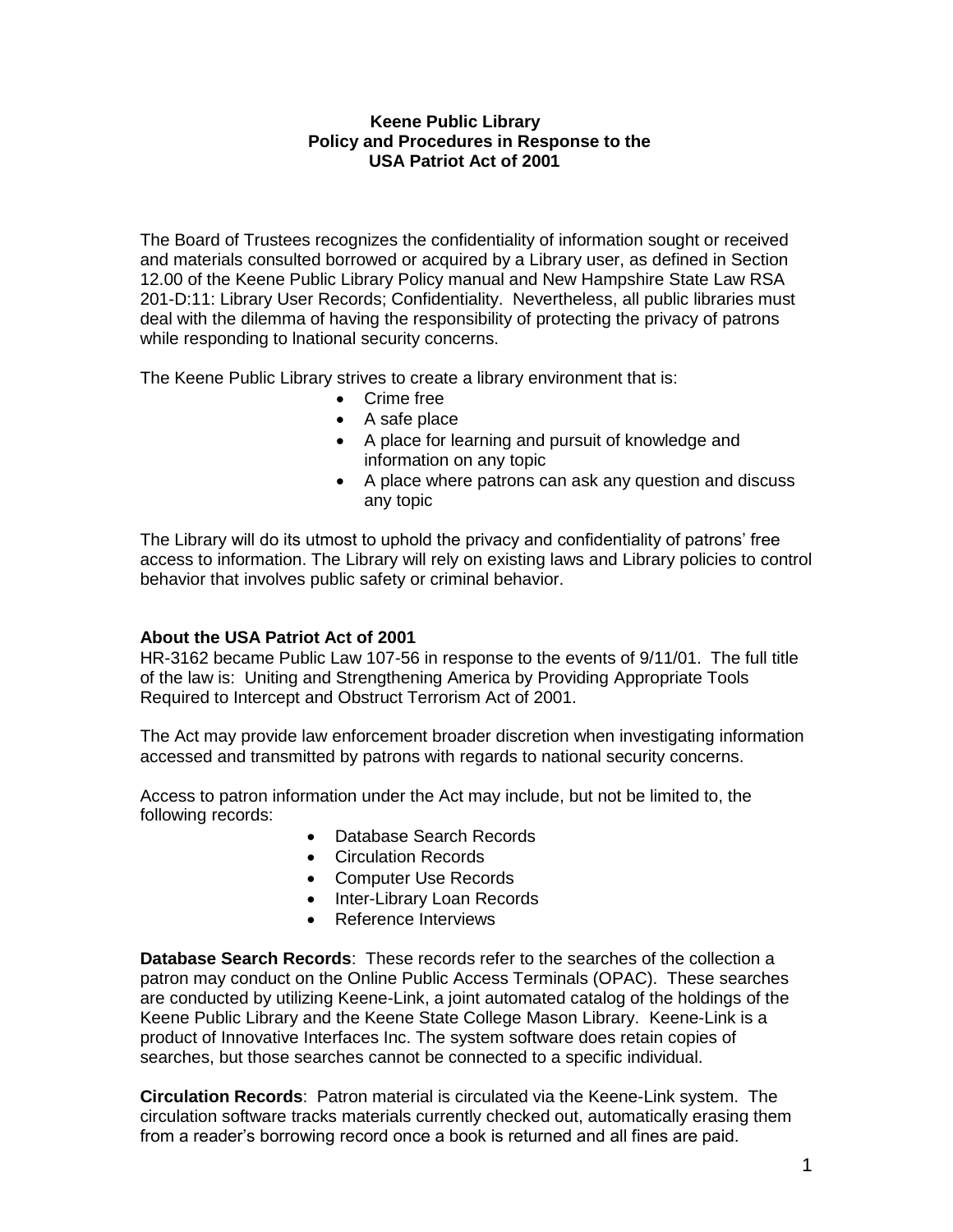However, on an item by item basis, there is a record of the last patron who checked out that item until that item is circulated to another patron. Also, the system has tape backup of daily transactions. These tapes are retained for four to five weeks.

**Computer Use Records**: The Library system is equipped with computers which access the Internet. Patrons sign up at the reference or youth desk for a slot of time. As each patron may sign up in advance for one slot a week, the Library keeps the sheets for that one week. At the end of the week, the sign up sheets are discarded. The computer keeps a history of searches until it is rebooted

**Inter-Library Loan Records**: Patrons may borrow items not owned by the Keene Public Library from other libraries worldwide via Inter-Library Loan (ILL). The Keene Public Library tracks items currently being borrowed and generates a paper record with patron information. Once the materials are returned and all appropriate fines and/or fees are paid, the paper record is discarded.

**Reference Interviews**: A reference interview occurs when a patron looking for information approaches a Library staff and staff questions or interviews the patron in order to narrow down the specific information needed. No paper record is kept during the interview that has any patron information on it. If a patron name and number is taken by phone, and patron information is written down, as soon as the requested information is delivered, the paper record is discarded. Reference questions are received and answered electronically through the city's electronic e-mail. While the transaction is deleted from the computers at the Library, it may remain on the city's system for a period of time.

#### **Procedures for Responding to Law Enforcement Requests**

The Keene Public Library staff will cooperate with law enforcement and comply with the law when served with legal subpoena or warrant. The staff will strive for operational continuity in the event that workstations, servers, or backups are removed or made inoperable by such service.

#### **Staff Procedures:**

- If anyone approaches Library staff alleging to be law enforcement official requesting information, they should refer the law enforcement official to a supervisor, the Assistant Director, or Director. The supervisor, Assistant Director, or Director will ask to see official identification and photocopy the ID.
- If law enforcement present a subpoena, Library staff should direct that person to their supervisor, Assistant Director, or Director; who will, in turn, forward the subpoena to legal counsel.
- If Library staff is presented with a warrant, do not interfere with the law enforcement officer's search and seizure of the information sought in the warrant. If the supervisor, Assistant Director or Director is available, contact one of them immediately. If not, contact your supervisor, Assistant Director or Director as soon as possible.